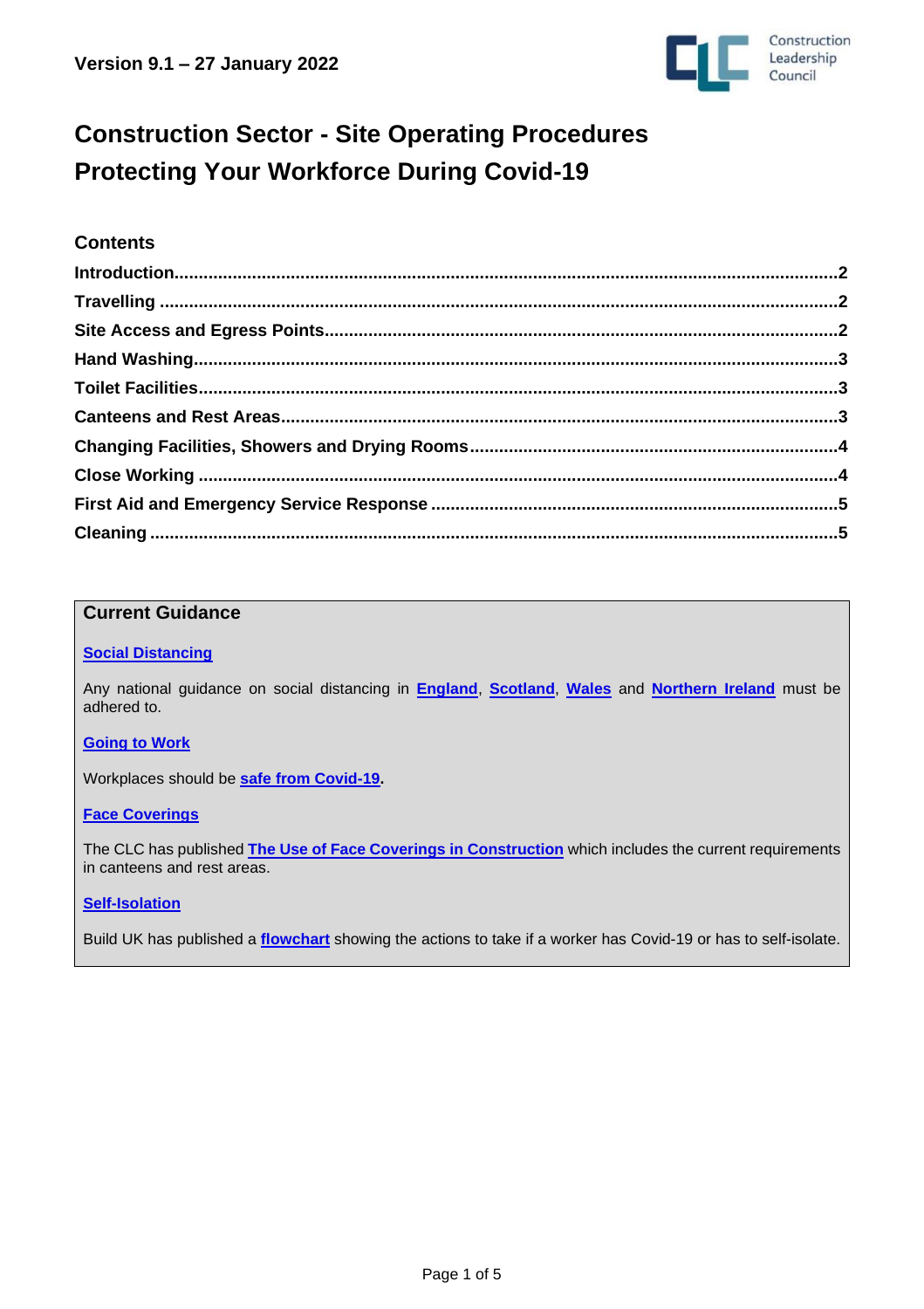

## <span id="page-1-0"></span>**Introduction**

Covid-19 will be a feature of our lives for the foreseeable future and needs to be managed to reduce the risk of transmission.

These Site Operating Procedures (SOP) are based on Government guidance on **[Working](https://www.gov.uk/guidance/working-safely-during-coronavirus-covid-19/construction-and-other-outdoor-work) safely during Coronavirus (Covid-19) - [Construction](https://www.gov.uk/guidance/working-safely-during-coronavirus-covid-19/construction-and-other-outdoor-work) and other outdoor work in England;** other restrictions and advice may apply in **[Scotland](https://cicvforum.co.uk/wp-content/uploads/2021/11/CICV-SOP-Guidance-Book-v8-251121.pdf)**, **[Wales](https://gov.wales/alert-level-2-guidance-employers-businesses-and-organisations-html)** and **[Northern](https://www.nibusinessinfo.co.uk/content/coronavirus-workplace-safety-guidelines-and-social-distancing) Ireland**, as well as in areas subject to a localised lockdown**.**

#### **The objective is to ensure consistent measures on construction sites of all types and sizes.**

The **[HSE](https://www.hse.gov.uk/coronavirus/index.htm)** is the relevant enforcing authority for occupational health and safety legislation and guidance to control public health risks in the construction sector. **If a site is not complying with the latest Government guidance on Covid-19, it may be subject to enforcement action.**

The health and safety requirements of any construction activity must not be compromised. If an activity cannot be undertaken safely, it should not take place.

Where Covid-19 measures are in place, organisations should remind the workforce of them during inductions and daily briefings and have effective monitoring arrangements in place to ensure compliance.

# <span id="page-1-1"></span>**Travelling**

#### **Sharing Vehicles**

If workers share transport, they should try to:

- Share with the same individuals and with the minimum number of people at any one time
- Keep the windows open
- Travel side by side or behind other people, rather than facing them, where seating arrangements allow
- Maximise the distance between people
- Wear a face covering
- Clean the vehicle between journeys, especially touch points, using gloves and standard cleaning products.

#### **Using Public Transport**

If workers use public transport, they:

- Should try to avoid travelling during peak times (05:45 ‐ 08:15 and 16:00 ‐ 17:30); and
- Should comply with the face covering requirements of the transport operator.

#### **Sites should consider:**

- Changing and staggering site hours to reduce congestion on public transport
- Parking arrangements for additional vehicles and bicycles
- Providing facilities such as lockers and showers
- Providing hand cleaning facilities at entrances and exits. This should be soap and water wherever possible or hand sanitiser if soap and water are not available
- How someone taken ill would get home.

## <span id="page-1-2"></span>**Site Access and Egress Points**

- Minimise non-essential visitors
- Consider introducing staggered start and finish times to reduce congestion and contact
- Plan and manage site access and egress points to minimise contact and ensure current social distancing requirements are met – you may need to change the number of access points, either increase to reduce congestion or decrease to enable monitoring, including in the case of emergencies
- Introduce one-way systems
- Allow plenty of space between people waiting to enter site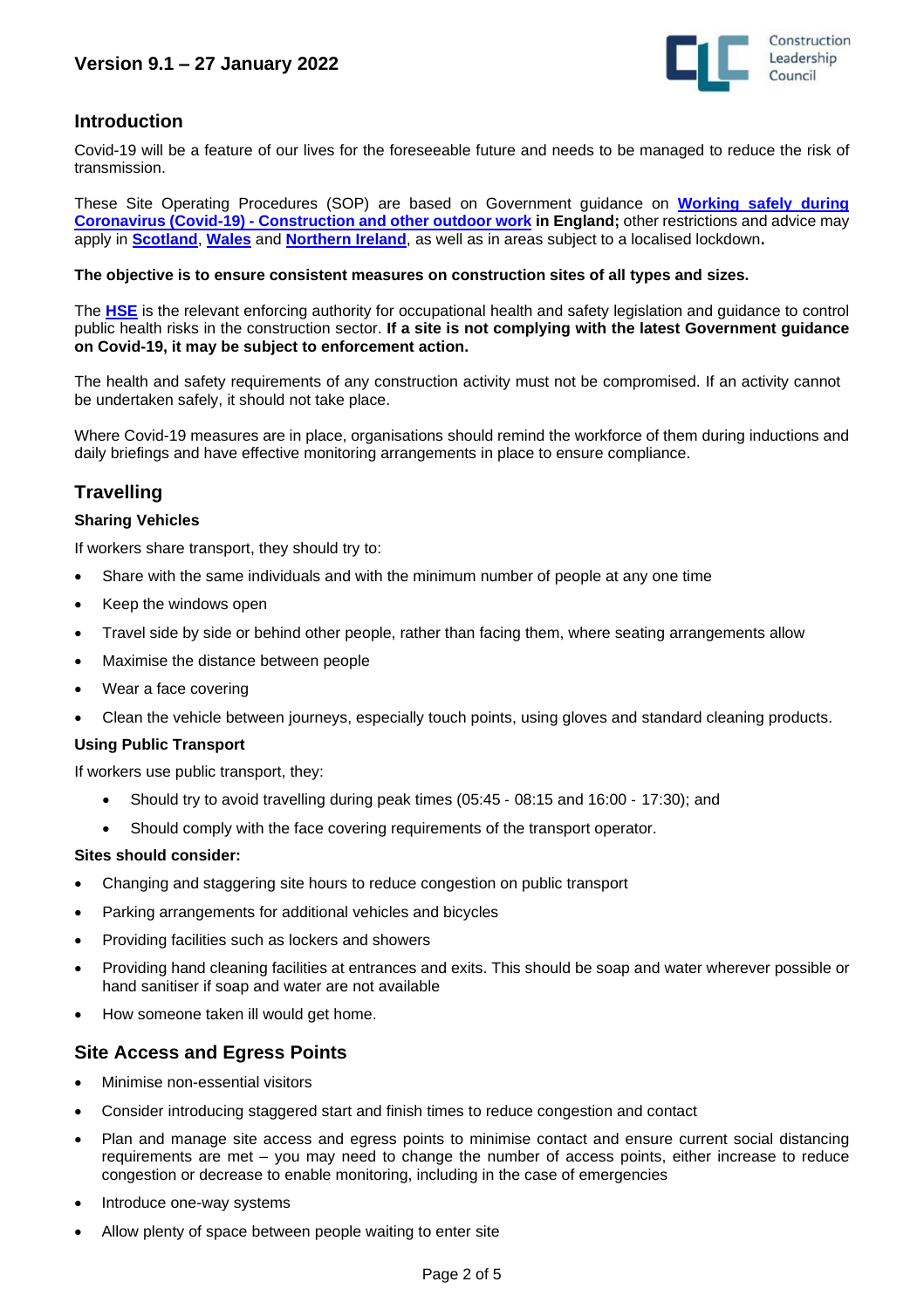

- Use signage:
	- o such as floor markings, to minimise contact and ensure current social distancing requirements are maintained between people when queuing
	- o reminding workers not to attend site if they have symptoms of Covid-19
- Require all workers to wash their hands for 20 seconds using soap and water when entering and leaving the site
- Regularly clean common contact surfaces in reception, office, access control and delivery areas e.g. entry systems, scanners, turnstiles, screens, telephone handsets and desks, particularly during peak flow times
- Manage the number of people in attendance at site inductions and consider holding them outdoors wherever possible
- Where loading and offloading arrangements on site will allow it, delivery drivers should remain in their vehicles. Where drivers are required to exit their vehicle, they should wash or sanitise their hands before handling any materials
- [Drivers](https://www.hse.gov.uk/coronavirus/drivers-transport-delivery.htm) must be provided with access to suitable toilet and hand washing facilities and made aware of the social distancing measures in place
- Consider arrangements for monitoring compliance.

### <span id="page-2-0"></span>**Hand Washing**

- Allow regular breaks to wash hands
- Provide additional hand washing facilities (e.g. pop ups) to the usual welfare facilities, particularly on a large spread out site or where there are significant numbers of personnel on site, including plant operators
- Ensure adequate supplies of soap and fresh water are readily available and kept topped up at all times
- Provide hand sanitiser (minimum 60% alcohol based) where hand washing facilities are unavailable
- Regularly clean the hand washing facilities
- Provide suitable and sufficient rubbish bins for hand towels with regular removal and disposal.

## <span id="page-2-1"></span>**Toilet Facilities**

- Manage the number of people using toilet facilities at any one time (e.g. use a welfare attendant) and use signage, such as floor markings, to minimise contact and maintain current social distancing requirements
- Wash or sanitise hands before and after using the facilities
- Enhance the cleaning regimes for toilet facilities, particularly door handles, locks and the toilet flush
- Portable toilets should be cleaned and emptied more frequently
- Provide suitable and sufficient rubbish bins for hand towels with regular removal and disposal

#### <span id="page-2-2"></span>**Canteens and Rest Areas**

- Confirm whether face coverings should be worn in canteens and rest areas the latest position can be found in The Use of Face Coverings in [Construction](https://www.constructionleadershipcouncil.co.uk/wp-content/uploads/2021/12/The-Use-of-Face-Coverings-in-Construction-during-Coronavirus-Version-5.pdf)
- Ensure that the number and size of facilities available on site are sufficient to minimise contact and maintain current social distancing requirements
- The capacity should be clearly identified at the entry to each facility, and where necessary attendants provided to supervise compliance
- Break times should be staggered to reduce congestion and contact
- Drinking water should be provided with enhanced cleaning measures of the tap mechanism introduced
- Frequently clean surfaces that are touched regularly, using standard cleaning products e.g. kettles, refrigerators, microwaves
- Hand cleaning facilities or hand sanitiser should be available at the entrance to any room where people eat and should be used by workers when entering and leaving the area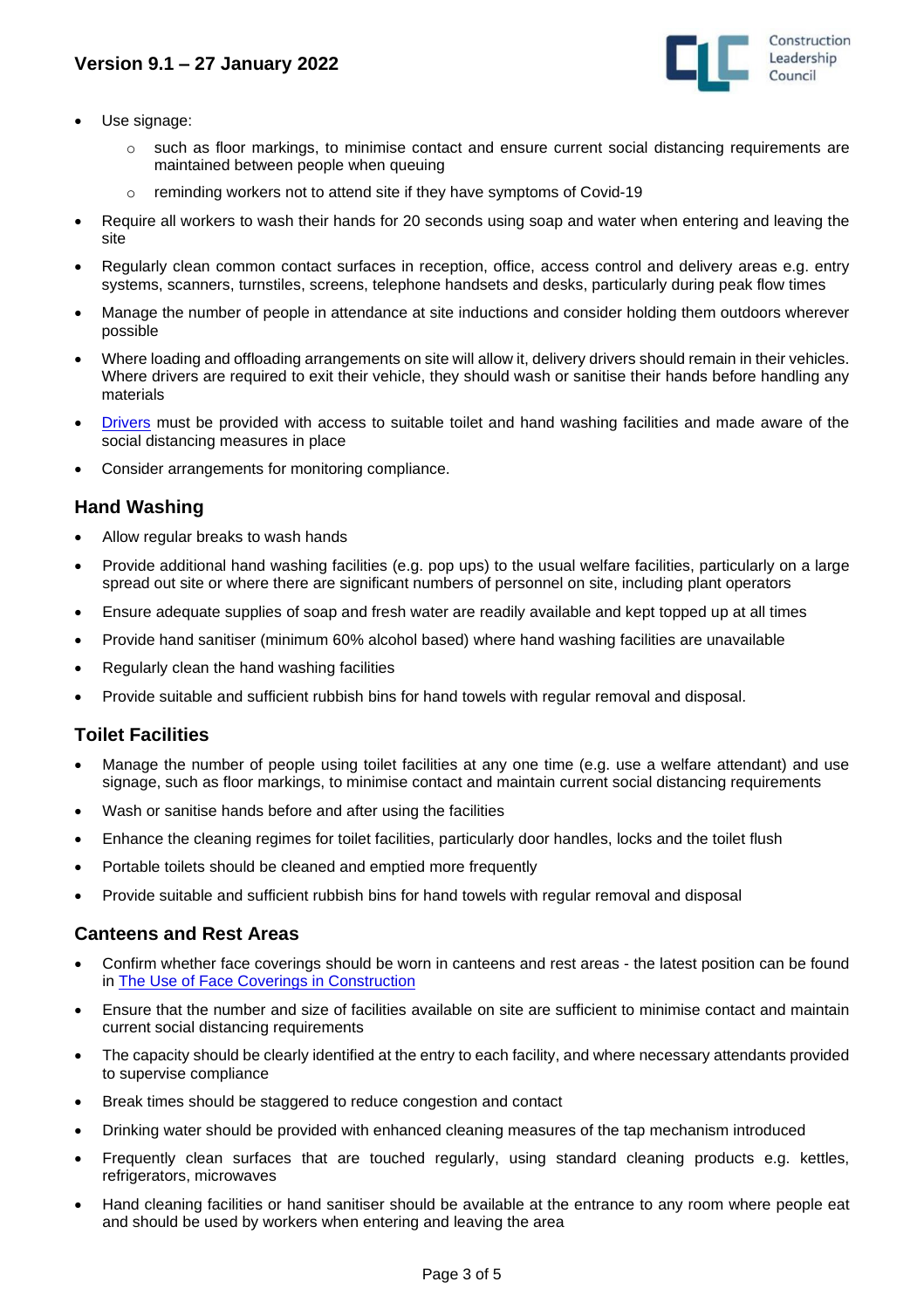

- All rubbish should be put straight in the bin and not left for someone else to clear up
- Tables and chairs should be cleaned between each use
- Crockery, eating utensils, cups etc. should be disposable or washed and dried between each use
- Payments should be taken by contactless card wherever possible
- Canteen staff should wash their hands often with soap and water for at least 20 seconds before and after handling food
- <span id="page-3-0"></span>• Consider arrangements for monitoring compliance.

# **Changing Facilities, Showers and Drying Rooms**

- Ensure that the number and size of facilities available on site are sufficient to minimise contact and maintain current social distancing requirements
- Manage the number of people using these facilities at any one time e.g. use a welfare attendant
- Introduce staggered start and finish times to reduce congestion and contact
- Introduce enhanced cleaning of these facilities throughout the day and at the end of each day
- Provide suitable and sufficient rubbish bins in these areas with regular removal and disposal.

# <span id="page-3-1"></span>**Close Working**

#### **Hierarchy of Controls**

Sites and work need to be planned and organised to avoid crowding and minimise the risk of spread of infection.

If you are not able to avoid contact whilst working, you should consider whether the activity should continue and, if so, risk assess it using the hierarchy of controls below and against any sector-specific guidance. The results of risk assessments should be shared with the workforce.

| <b>Eliminate</b> | Workers who have Covid-19 symptoms or a positive test result should not travel to<br>or attend site                                        |  |
|------------------|--------------------------------------------------------------------------------------------------------------------------------------------|--|
|                  | Rearrange tasks to enable them to be done by one person, or in a way that<br>$\bullet$<br>maintains current social distancing requirements |  |
|                  | Avoid skin to skin contact and face to face working<br>٠                                                                                   |  |
|                  | Stairs should be used in preference to lifts or hoists and consider one-way systems<br>$\bullet$                                           |  |
|                  | Consider alternative or additional mechanical aids to reduce worker interface                                                              |  |
|                  | <b>Site Meetings</b>                                                                                                                       |  |
|                  | Only necessary meeting participants should attend                                                                                          |  |
|                  | Attendees should maintain current social distancing requirements<br>$\bullet$                                                              |  |
|                  | Rooms should be well ventilated / windows opened to allow fresh air circulation<br>٠                                                       |  |
|                  | Hold meetings in open areas where possible<br>$\bullet$                                                                                    |  |
| Reduce           | Minimise the frequency and time workers are working together<br>$\bullet$                                                                  |  |
|                  | Minimise the number of workers involved in tasks<br>$\bullet$                                                                              |  |
|                  | Workers should work side by side, or facing away from each other, rather than face to<br>$\bullet$<br>face                                 |  |
|                  | Manage the number of people in lifts and hoists to reduce congestion and contact<br>$\bullet$                                              |  |
|                  | Regularly clean common touchpoints, doors, buttons, handles, vehicle cabs, tools,<br>equipment etc.                                        |  |
|                  | Increase ventilation in enclosed spaces<br>٠                                                                                               |  |
|                  | Wash or sanitise hands before and after using any equipment                                                                                |  |